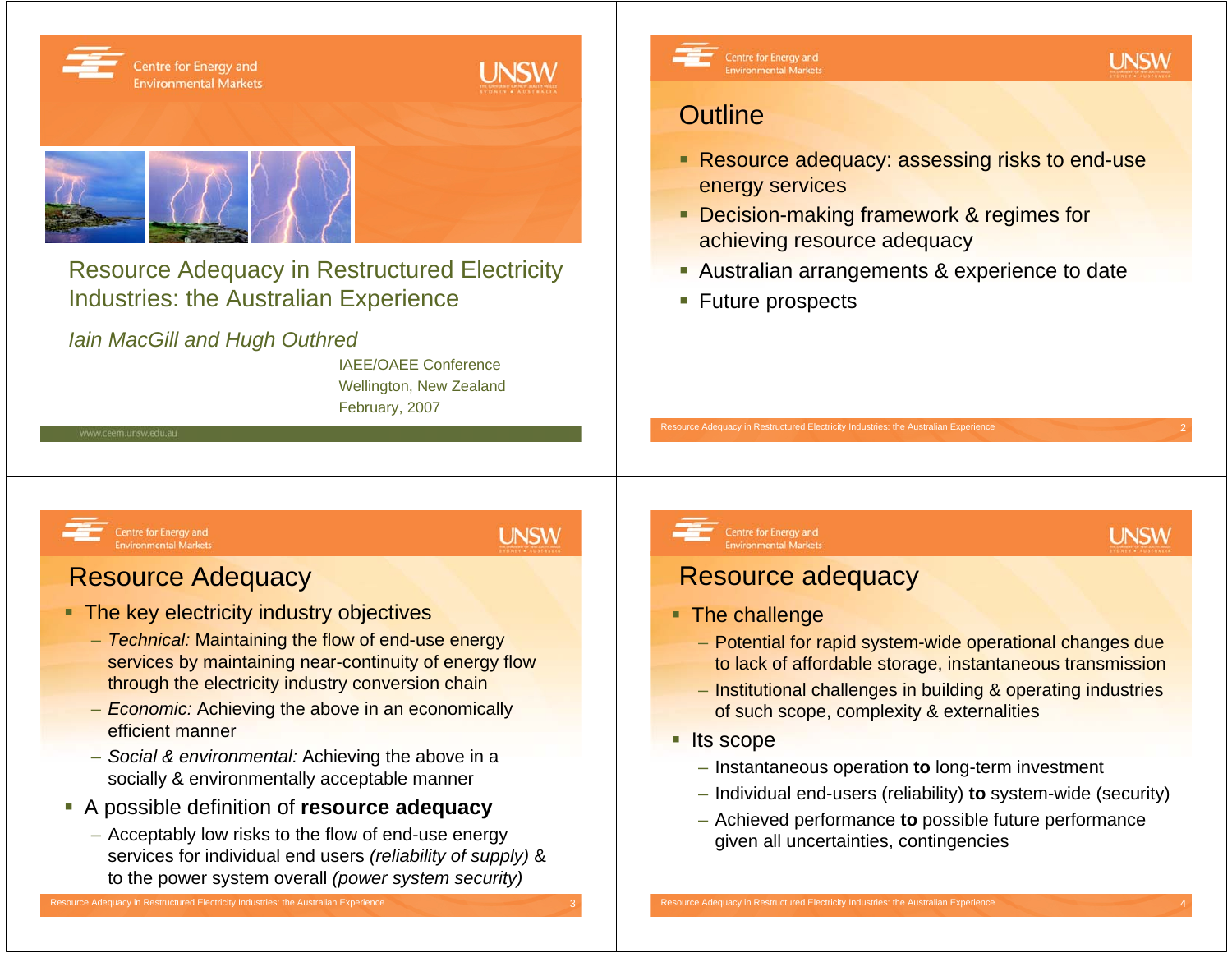## **UNSW**

# Resource adequacy in restructured EIs

■ In principle

Centre for Energy and

**Environmental Markets** 

- EI design & operation handed over to market. Endusers purchase preferred levels of assurance for future availability & QoS in competitive market
- **Given challenges of establishing such a market**

Resource Adequacy in Restructured Electricity Industries: the Australian Experience

– Objective of designing & implementing a consistent, efficient & compatible set of regimes for managing security, trading, regulation & policy



## Decision-making framework for a restructured EI

|  | Governance<br>regime       | <b>Formal institutions, legislation &amp; policies</b><br>Informal social context including politics |  |  |
|--|----------------------------|------------------------------------------------------------------------------------------------------|--|--|
|  | <b>Security</b><br>regime  | - Responsible for system integrity on local or<br>industry-wide basis, with power to override        |  |  |
|  | <b>Technical</b><br>regime | • To allow connected industry components to<br>function as industry-wide machine                     |  |  |
|  | Commercial<br>regime       | - To coordinate decentralised decision-<br>making according to commercial criteria                   |  |  |
|  |                            | · Includes formally designed markets &<br>interfaces for regulated participants (NSPs)               |  |  |

*Key challenges – gaps & overlaps (no / blurred accountability)*

Resource Adequacy in Restructured Electricity Industries: the Australian Experience



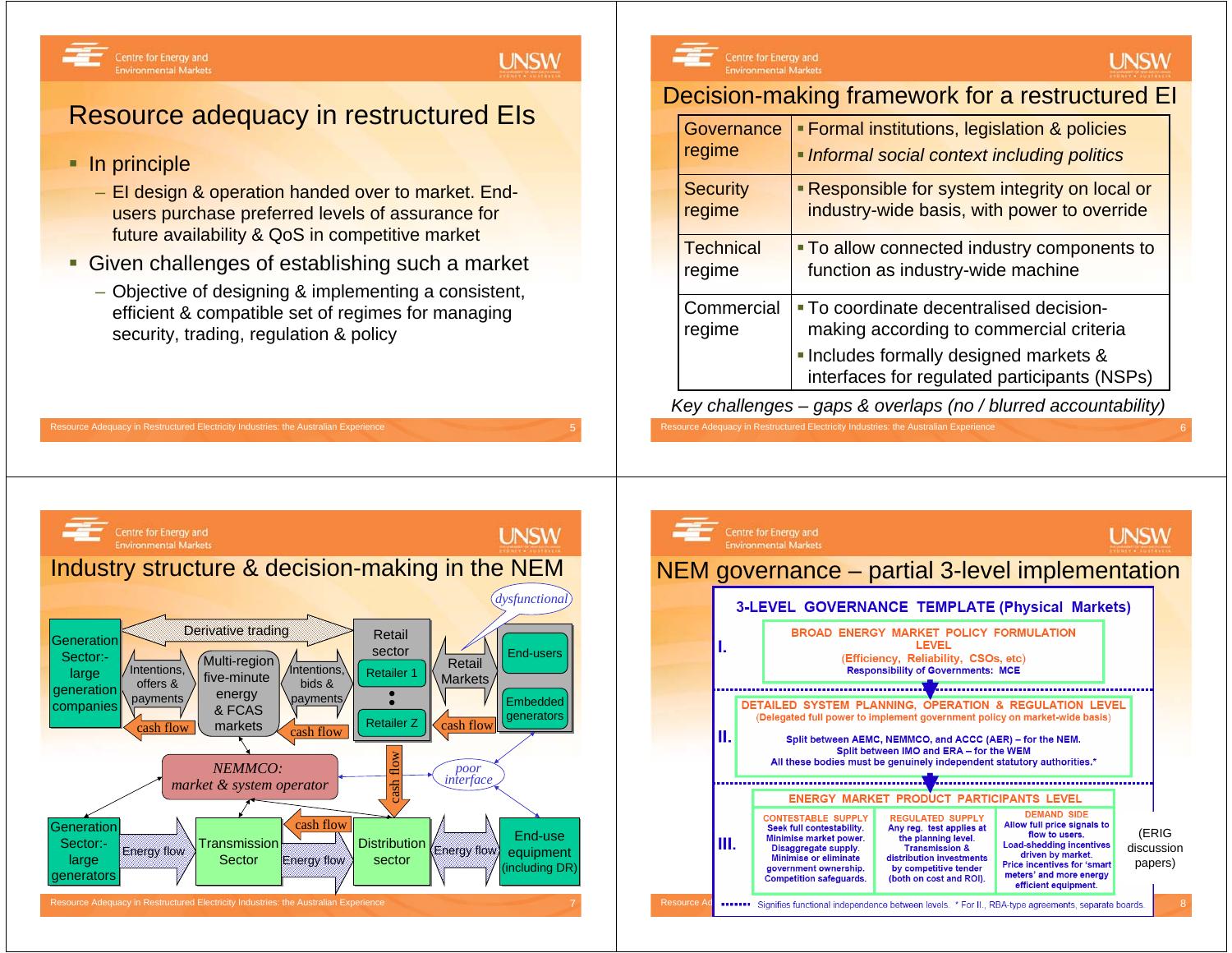





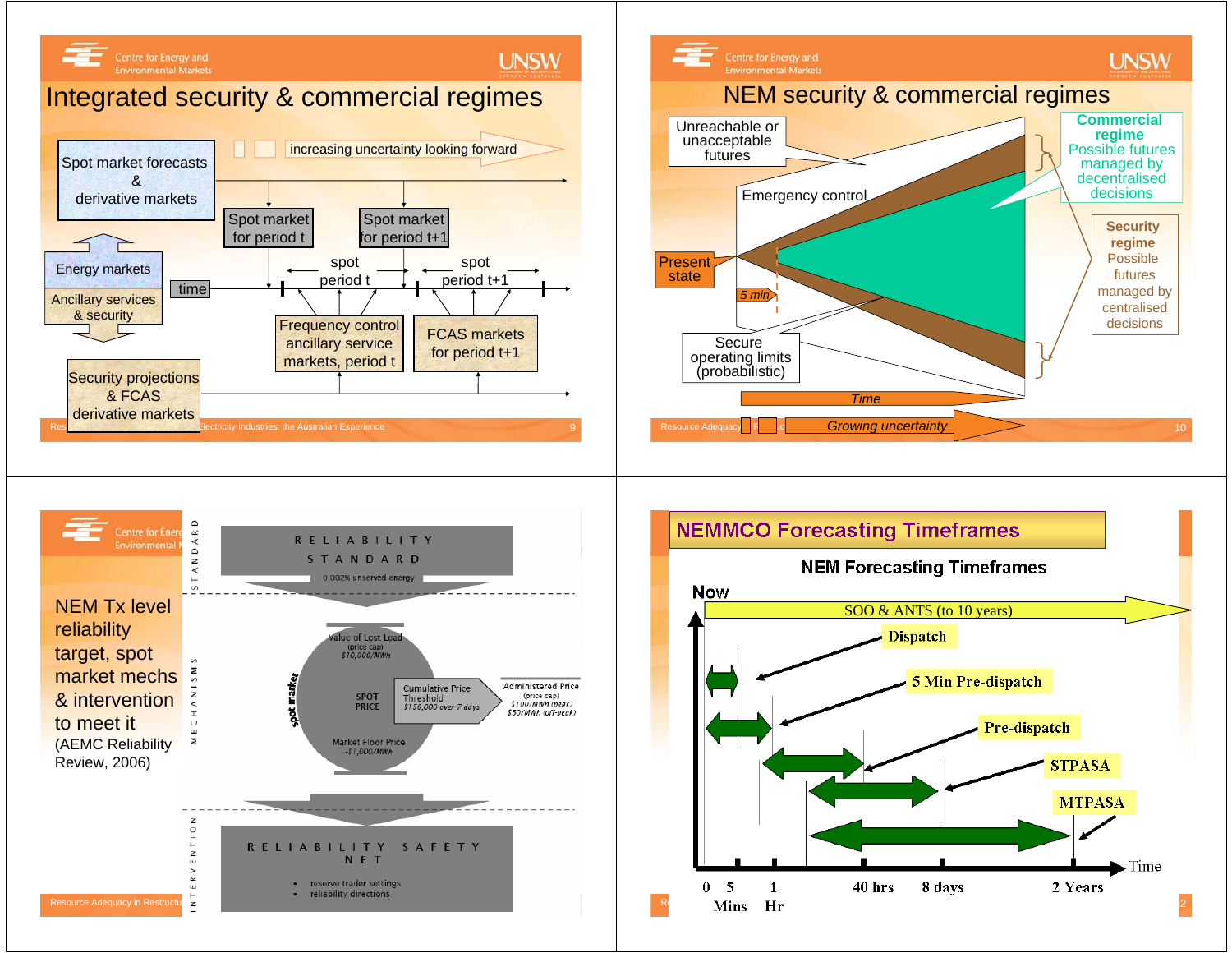





## **UNSW**

### NEM forecast & actual low reserve conditions (hours/year) (AEMC Comprehensive Reliability Review, 2006)

|                              | Year          | Qld          | <b>NSW</b>     | VIC            | SA          |
|------------------------------|---------------|--------------|----------------|----------------|-------------|
|                              | $2004 - 2005$ | 17.5         | $\theta$       | $\circ$        | 6           |
|                              | $2003 - 2004$ | 11.5         | 4.5            | 17.5           | 645         |
| Forecast<br>duration below   | $2002 - 2003$ | 2.5          | 3.5            | 7              | 115.5       |
| the threshold<br>(hours)     | $2001 - 2002$ | $\mathbf{1}$ | $\theta$       | $\theta$       | 45.5        |
|                              | $2000 - 2001$ | 188          | 8              | 67             | 716         |
|                              | $1999 - 2000$ | 43           | 33             | 145            | 699         |
|                              | $2004 - 2005$ | $\circ$      | $\overline{c}$ | $\theta$       | $\theta$    |
|                              | $2003 - 2004$ | $\mathbf{0}$ | 1              | $\overline{4}$ | 6           |
| Actual duration<br>below the | $2002 - 2003$ | $\mathbf 0$  | 1              | $\circ$        | $\Omega$    |
| threshold<br>(hours)         | $2001 - 2002$ | $\circ$      | $\theta$       | $\circ$        | $\theta$    |
|                              | $2000 - 2001$ | $\mathbf{0}$ | $\theta$       | 3              | 24          |
| Resourci                     | $1999 - 2000$ | 5            | 4              | 36             | $^{\rm 88}$ |

Centre for Energy and **Environmental Markets**  **UNSW** 

## **Conclusions**

- **Broad approach needed to achieve a coherent** approach to resource adequacy:
	- Governance, security, technical & commercial regimes
- **Strengths of the Australian NEM approach:** 
	- Consistent & effective security, technical & commercial regimes… *to date anyway*
- Weaknesses of the Australian NEM approach:
	- Government-owned businesses remain contentious
	- Dysfunctional retail markets
	- Network investment remains contentious
	- Incoherent & ineffective climate change policy